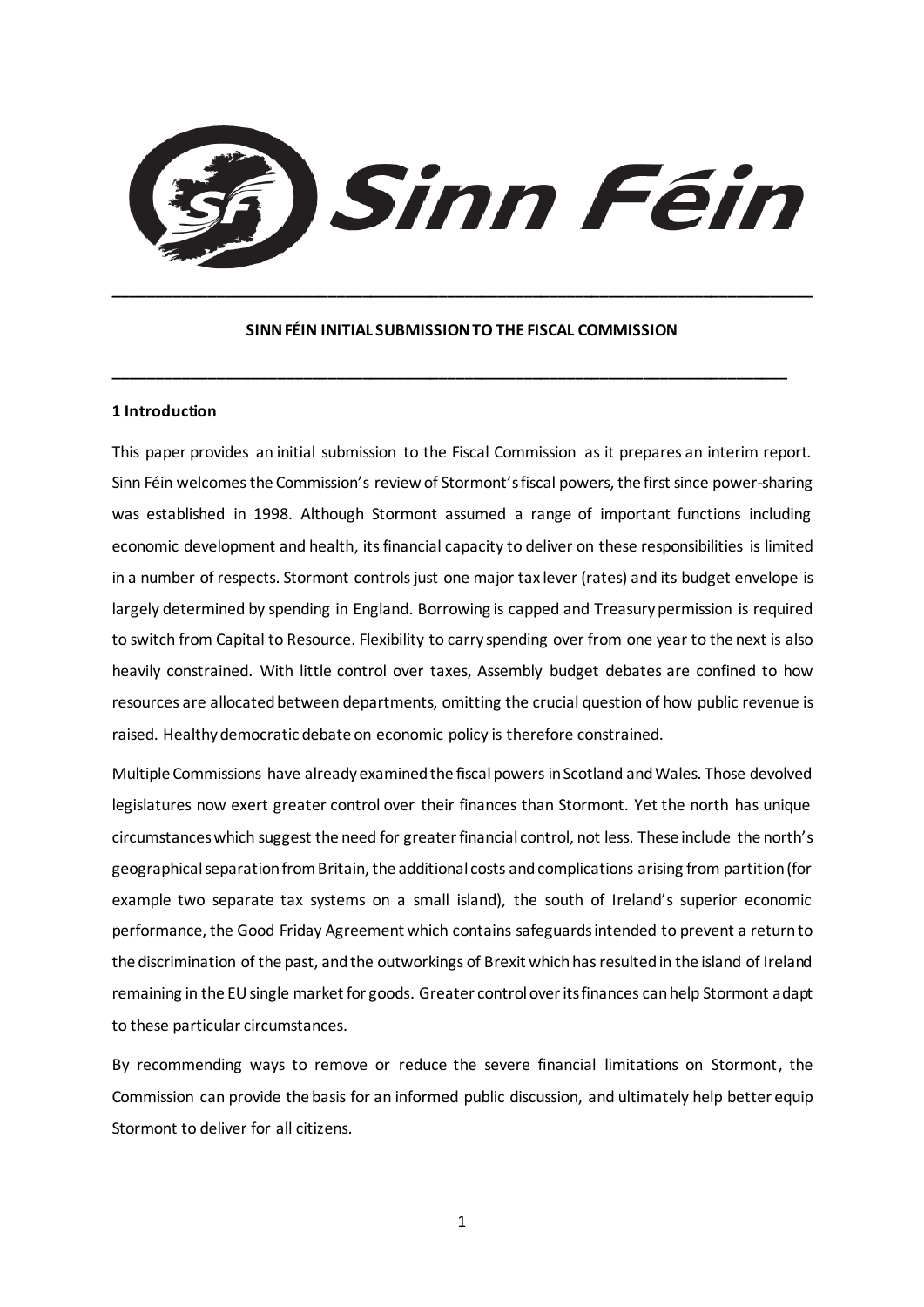### **2 The Executive's Tax Levers**

Tax powers act as levers for a government's social, economic and environmental policy objectives and as sources of revenue. The Executive controls only one major tax – rates.<sup>1</sup> This is an important tax in revenue terms, raising approximately £1.2bn for Stormont and for Councils. However in the absence of other major tax powers, the Executive is highly dependent on the block grant which makes up approximately 91% of its total budget. The block grant is determined by the Barnett Formula which is calculated on the basis of changes to comparable public spending in England, and the north's population share.

The dangers of being so dependent on public spending in England were highlighted during the era of austerity. Between 2010 and 2015, when the economy was still recovering from the global financial crash, the block grant was cut by 8% before inflation is taken into account.<sup>2</sup> The Executive shifted resources from other Departments to Health and Education but with little ability to raise additional funds all public services faced huge challenges.

The fiscal powers of the legislatures in Scotland and Wales have been extensively reviewed and enhanced. In Scotland, the Calman Commission reported in 2009 while the Smith Commission, set up in the wake of the Independence referendum, published its report in 2014. Following these reviews Scotland now controls APD and Income Tax, and is due to take more control of VAT revenues. In Wales, the Holtham Commission reported in 2010 and the Silk Commission published two reports (in 2012 and 2014). Wales now has partial control over Income Tax. As a result of these developments fiscal devolution in the north has fallen behind Scotland and Wales. Whereas Stormont oversees 9% of tax revenue in the region the equivalent figure is 20% in Wales and 31% in Scotland.<sup>3</sup>

Although this is the first Commission to review Stormont's fiscal powers, NICVA published a study in 2013. It concluded that it would be desirable to transfer a range of taxes to the Executive including Air Passenger Duty; Income Tax; Corporation Tax; duties on tobacco, fuel and alcohol; and National Insurance Contributions. However the report expressed concern in relation to the practicalities of transferring some of these taxes and this is something the Commission could usefully re-examine and recommend solutions to.

The Commission should also consider the case for transferring the Crown Estate to Stormont. Its property portfolio here is valued at over £17m and its profits (typically over £1m per annum) are paid to the British Treasury. The portfolio includes the seabed out to 12 nautical miles, which is relevant to

 $\overline{a}$ 

<sup>&</sup>lt;sup>1</sup> Stormont also controls long-haul APD but this is a minor tax in revenue terms.

<sup>&</sup>lt;sup>2</sup> [Austerity in Northern Ireland. Where are we and where are we going? | NERI \(nerinstitute.net\)](https://www.nerinstitute.net/blog/austerity-northern-ireland-where-are-we-and-where-are-we-going)

<sup>3</sup> <https://www.instituteforgovernment.org.uk/explainers/tax-and-devolution>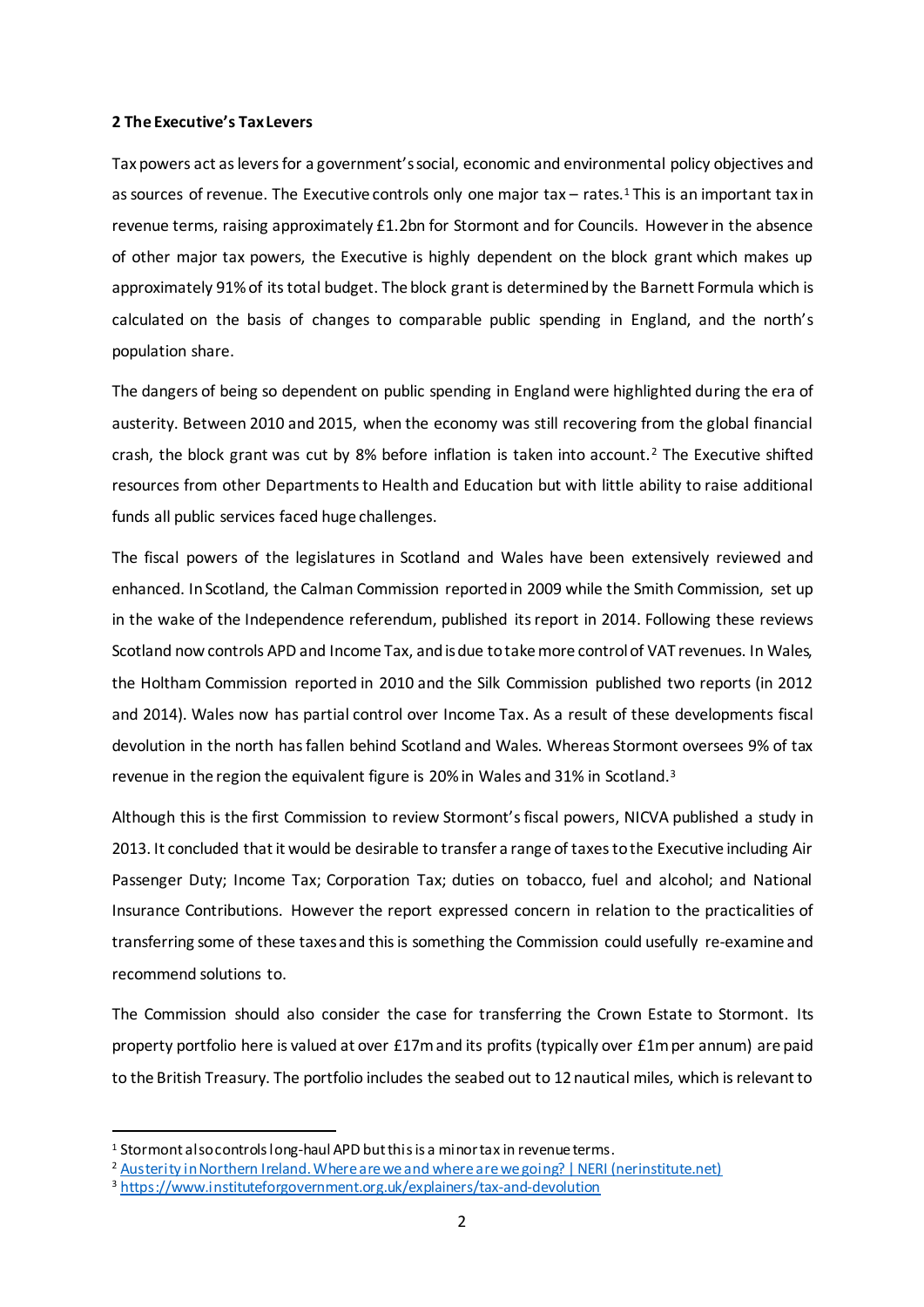important policy functions including renewable energy. The Smith Commission recommended that the Crown Estate' assets and profits be transferred to the Scottish Government.

# **3 Other Financial Constraints**

A lack of control over tax revenue means the Executive is highly dependent on the budget periods set by Westminster. The British Government has repeatedly set a single-year budget, which makes it extremely difficult for the Executive to plan public services on a longer-term basis. The British Chancellor has pledged to introduce a multi-year budget and this is an NDNA commitment. Often, the British Government announces its budget late in the financial year, giving the Executive a very constrained period of time in which to plan, consult on, and agree its budget. Greater control over tax revenue would give the Executive more certainty over its future finances.

Longer-term planning is further constrained by the Budget Exchange Scheme. This restricts the Executive's ability to carry over funding from one year to the next to just 0.6% of its Resource budget and 1.5% of Capital. Any amount above this is surrendered to Treasury. This means for example that a Reserve Fund cannot be built up by the Executive to fund priorities or respond to unexpected events.

Dependence on the block grant is likely to be increased as a result of Brexit. EU funding provided approximately £4bn between 2014 and 2020 for Programmes such as the Single Farm Payment; the European Social Fund; and the EU Development Fund. This funding is unlikely to be replaced in full by the British Government. Furthermore, the Shared Prosperity Fund which will replace EU funding will be controlled by Westminster rather than the Executive.

Another result of Brexit is a loss of access to European Investment Bank lending. Under the Reinvestment and Reform Initiative (RRI) the Executive can borrow up to £200 million per annum for Capital projects, up to a total cap of £3bn. Repayments come from the Executive's Resource budget (£172m in 2020/21) and are linked to the life span of the underpinning asset, usually a maximum of 25 years. As at March 2020 the Executive had accessed £2.5bn of borrowing with outstanding debt totaling £1.6 billion. Although the Executive's Resource budget has been under immense pressure, the Executive can't borrow for Resource spending. This rule is based on the premise that Capital spending represents a long-term investment whereas Resource spending (much of which is spent on salaries) does not. This premise is deeply flawed – Resource funds teachers, nurses and other public sector workers who yield a long-term investment in the form of better social and economic outcomes. In turn, better outcomes decreases demand for public services, benefitting public finances.

There have been calls in some quarters for greater use of charges for public services. Such charges tend to have a detrimental impact on the finances of lower income families and their access to services. The principle of public services being available free to all on the basis of need has widespread

3